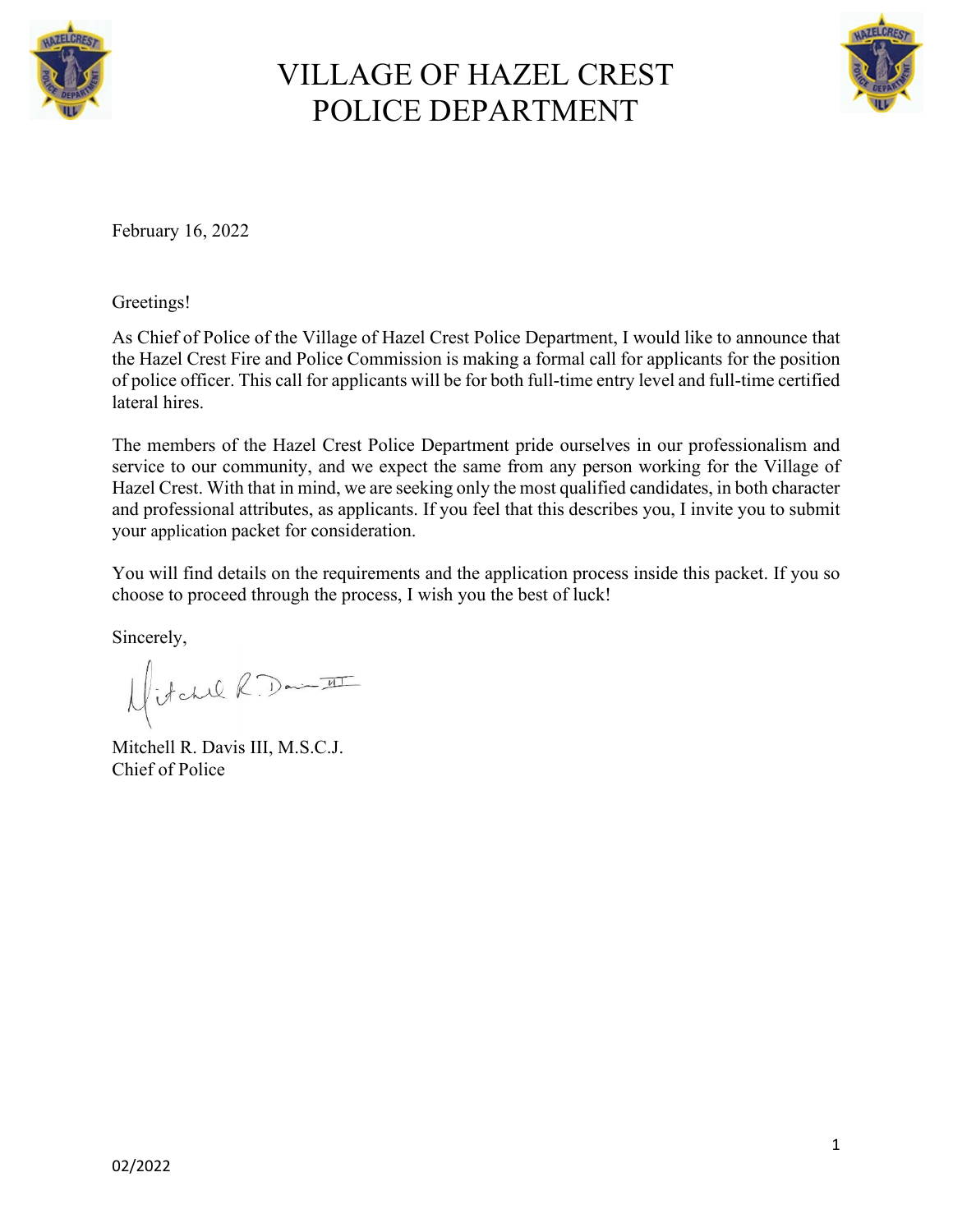



### **CONTENTS**

| Police officer information                      | $\mathcal{E}$  |
|-------------------------------------------------|----------------|
| Requirements                                    | $\overline{4}$ |
| Mandatory documents to include with application | 5              |
| Testing process                                 | 6              |
| Hiring process                                  | 6              |
| Article XVIII (18.5) Residency                  |                |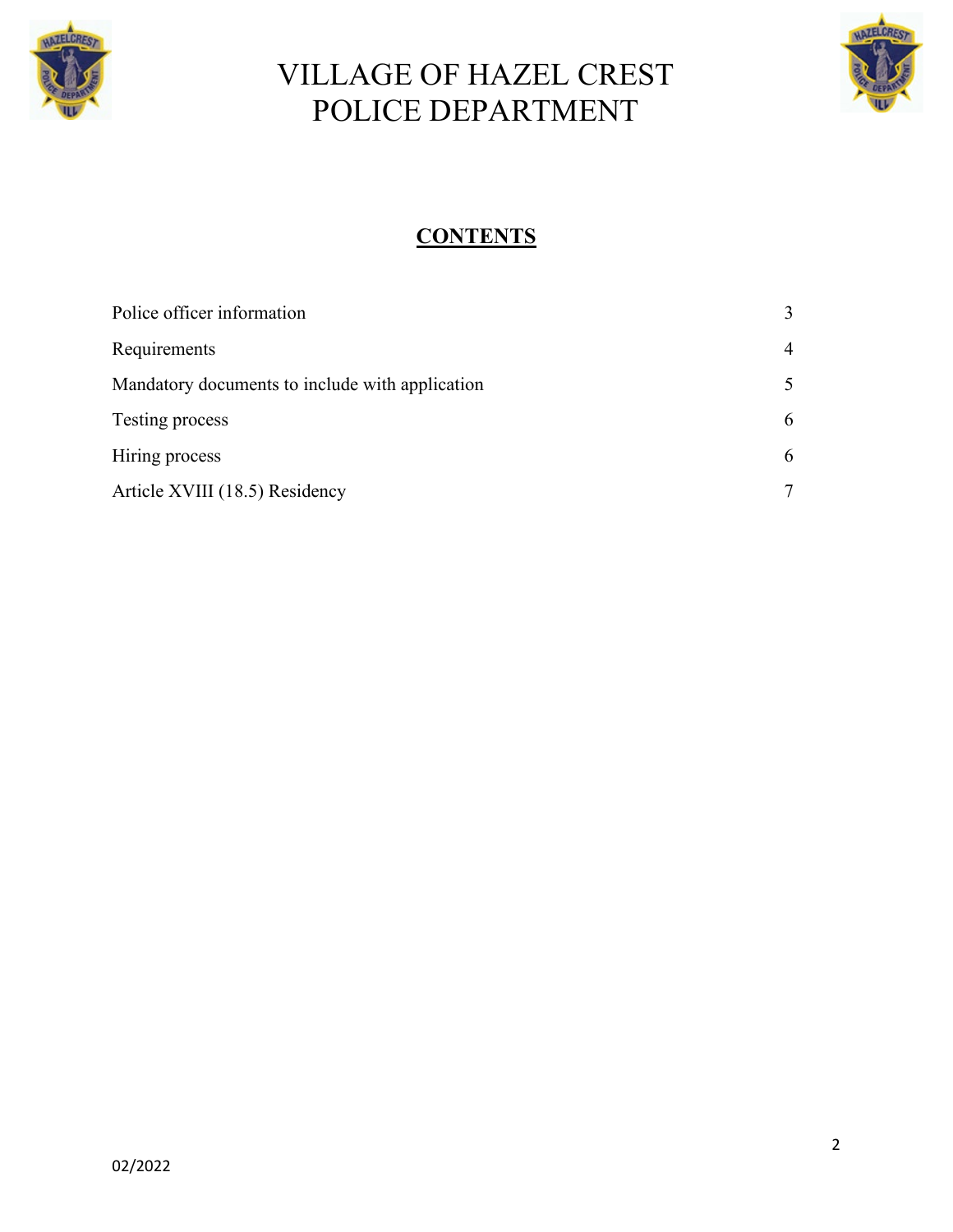



#### **POLICE OFFICER HIRING INFORMATION**

Thank you for your interest in joining the Hazel Crest Police Department. Provided in this packet are the requirements for becoming a Hazel Crest Police Officer and an outline of the process. *Please be aware that if you do not provide the required documents, you will be disqualified from the process.*

#### **Starting annual pay for entry level hire is \$60,576.**

All applications must be received or postmarked no later than **Monday, May 9, 2022.**

Application and Packet can be picked up at: **Hazel Crest Police Department 3000 W. 170th Place Hazel Crest, IL 60429**

Applications can also be downloaded at: **www.villageofhazelcrest.com**

#### **Faxed and emailed applications will not be accepted, as all signatures must be originals.**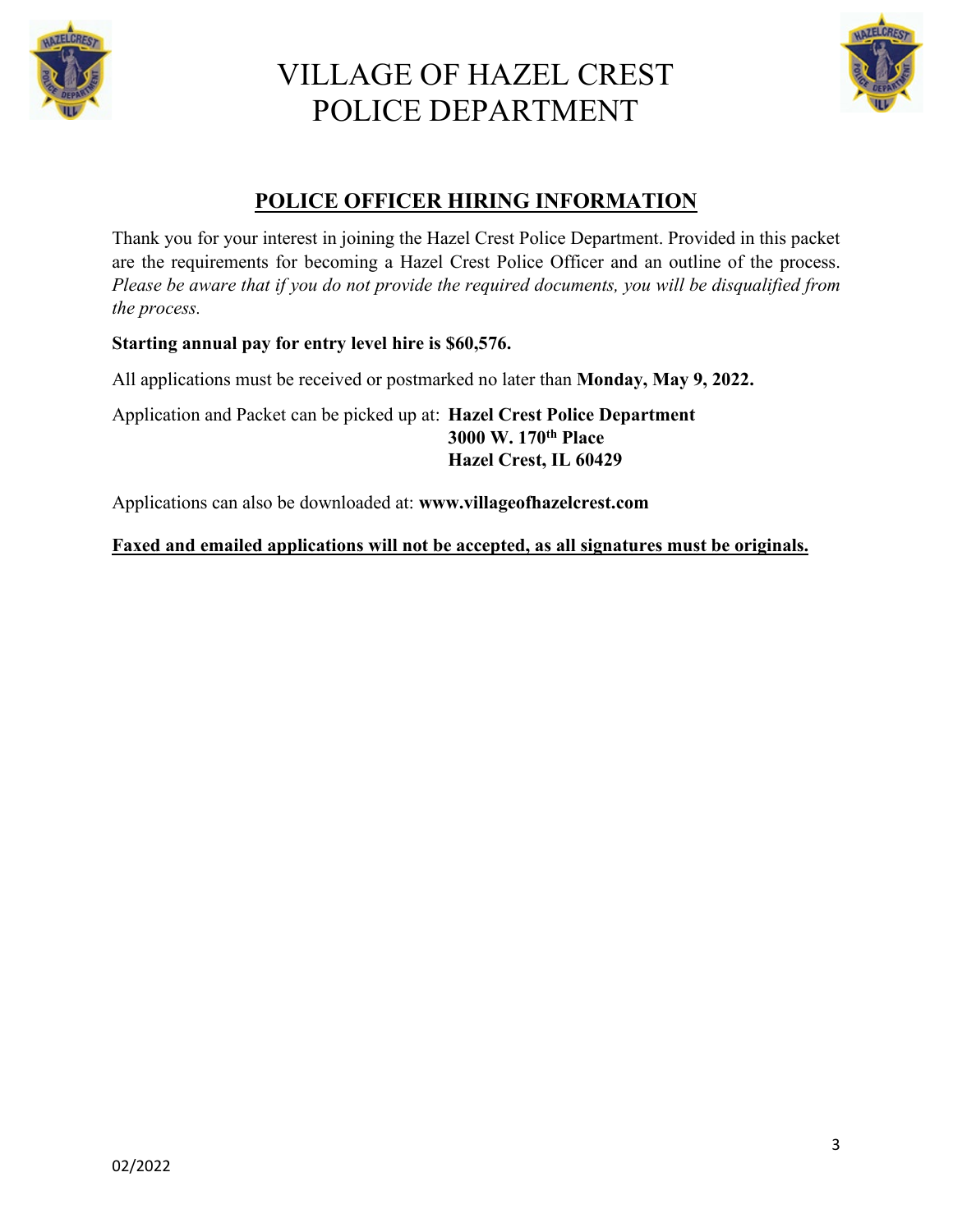



#### **REQUIREMENTS**

- Must be a United States Citizen
- Minimum 21 years of age at time of appointment
- Maximum 35 years of age (except those who qualify for one of the statutory exceptions)
- High school graduate or equivalent
- 30 credit hours from an accredited university or equivalent work experience;
	- o or completed the Illinois Mandatory Basic Training for Police Officers, or equivalent
	- o *Lateral applicants must have a full-time police officer certification*
- Possess a valid driver's license
- Be able to obtain an Illinois FOID Card by time of hire
- 20/70 binocular vision correctable to 20/20 and not be color blind
- Be of high moral standards and displays personal integrity and habits based upon the Village's values and standards
- Be free of any felony convictions, or misdemeanor criminal convictions as specified in 65 ILCS 5-1-7 of the Illinois Revised Statutes
- Must speak, read and write the English language fluently
- Must be able to fully disclose all personnel matters including any agreements and any sealed files
- Must be able to comply with contractually agreed upon residency requirements
- Must be able to successfully pass the probationary period
- Must provide copies of birth certificate, high school diploma or GED, college transcripts, military service record and discharge papers, social security card, valid driver's license, and background release as required during the application process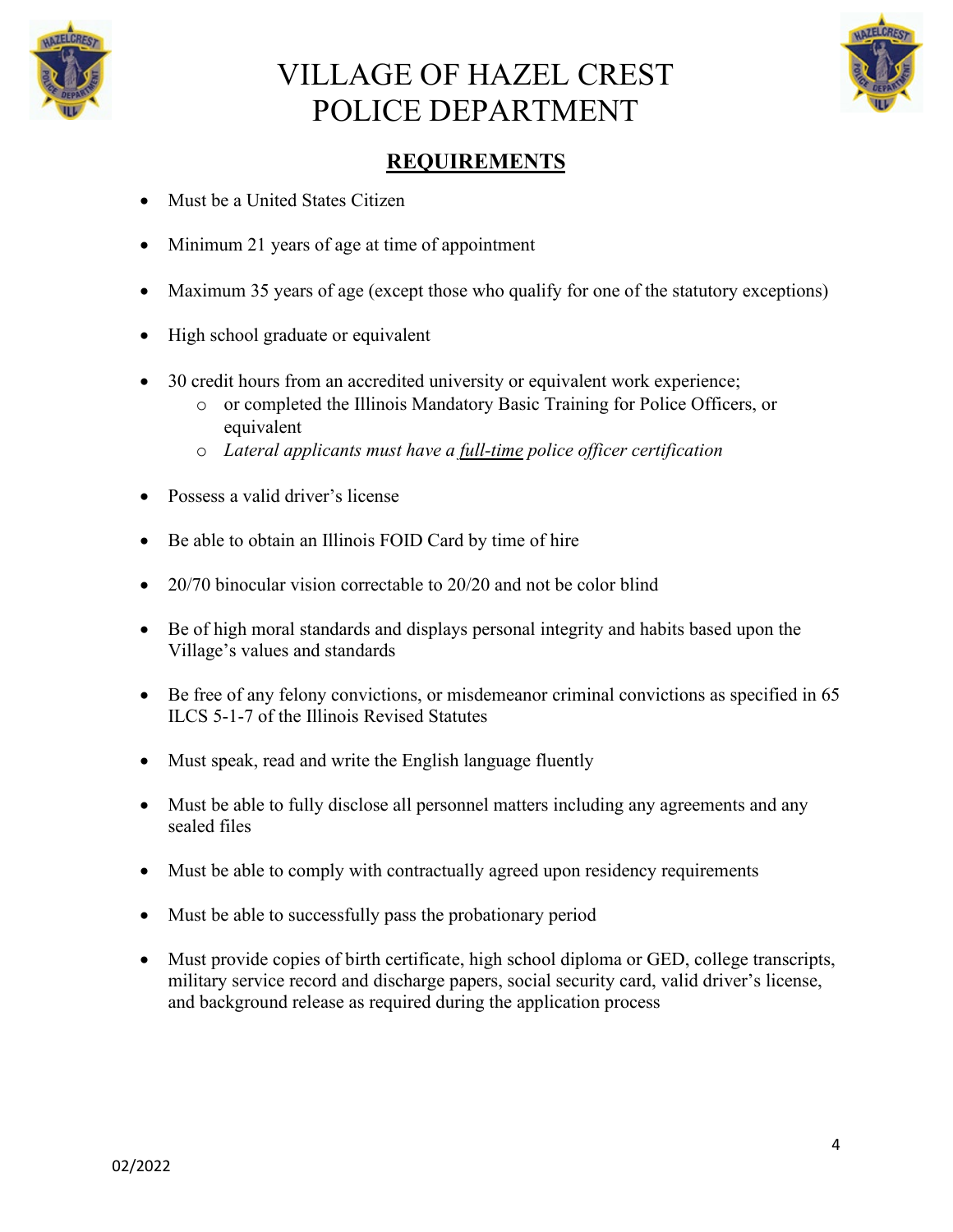



#### **MANDATORY DOCUMENTS TO INCLUDE WITH APPLICATION**

All applications must be received by **May 9, 2022**. **Faxed and emailed applications will not be accepted.** 

You must include the following documents with your completed application:

- Copy of valid driver's license
- Completed authorization to conduct background check
- Military discharge papers (DD214 Armed Forces) (if applicable)
- Copy of birth certificate or US Passport or US Naturalization papers
- Copy of Social Security Card
- Copy of high school diploma/transcript or GED
- Official sealed college transcripts (if applicable)
- Copy of certification of completion from an approved police academy (if applicable)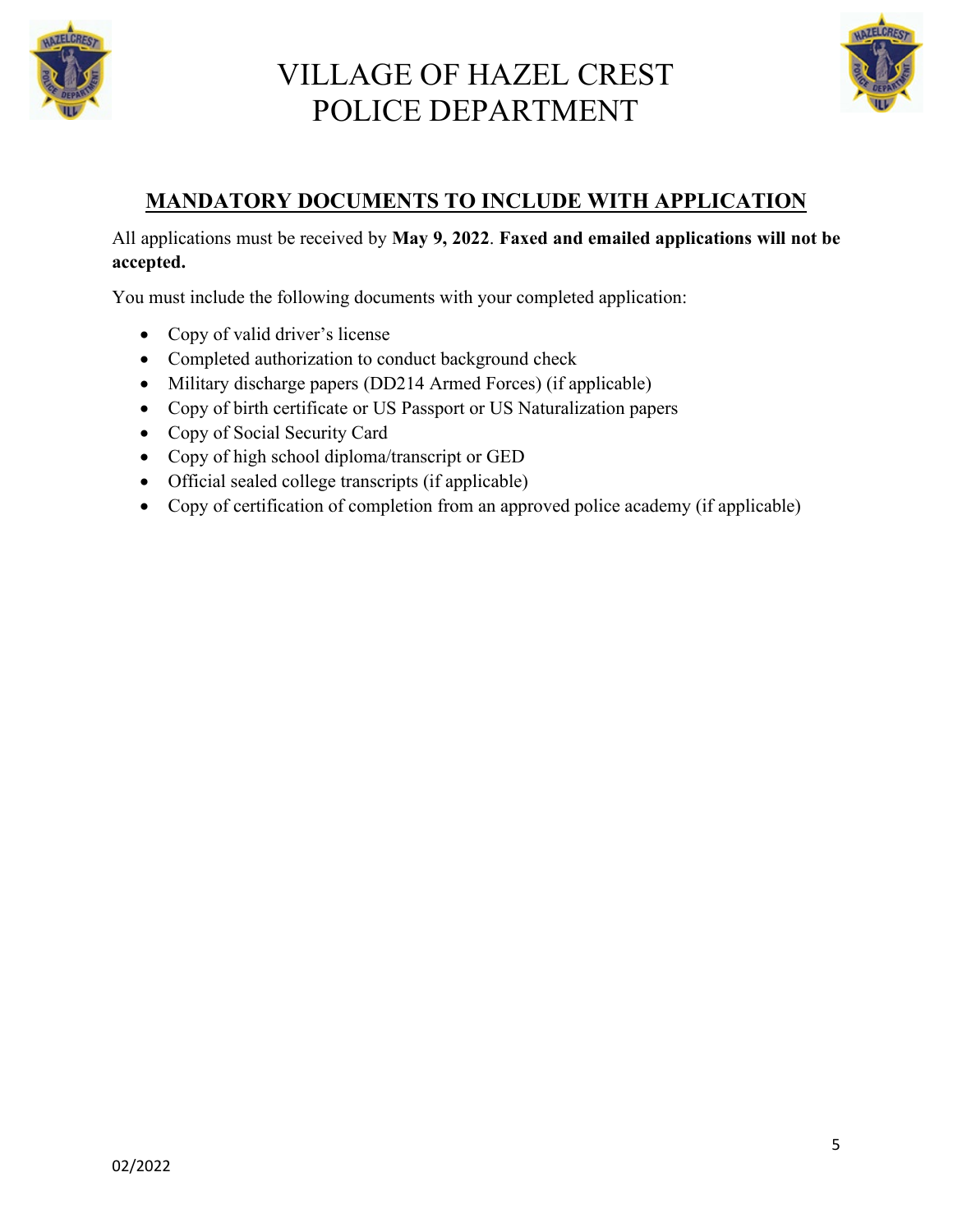



#### **TESTING PROCESS**

Applicants who meet the minimum qualifications will be invited to attend an orientation and then a written exam on **Saturday, May 21, 2022**. Those who successfully pass the written test will be contacted to schedule their oral interview date and time. After completion of the oral interviews, calculations will be made, and a formal list will be comprised and published.

#### **HIRING PROCESS**

When there is an opening, the candidate will be given a conditional offer of employment, and after accepting, will be required to successfully complete the P.O.W.E.R. test before being sent for psychological, polygraph, and medical examinations. Upon successful completion, the candidate would be hired and sent to the police academy, if applicable.

If a candidate has an approved out-of-state police academy certification, they may be required to attend, complete and pass specialized courses by the Illinois Training and Standards Board to obtain the Illinois Peace Officer Certification.

**Applicants are required to notify Hazel Crest Police Department in writing of any changes to his or her address, email address, and/or phone number. Failure to do so may result in the department not being able to contact you to move forward in the testing and/or hiring process and will result in being removed from the eligibility list. Telephone calls of changes will not be accepted.** 

Send changes in writing to: Hazel Crest Police Department Attention: Cherita Moore-Greer 3000 W. 170th Place Hazel Crest, IL 60429 cmoore@villageofhazelcrest.com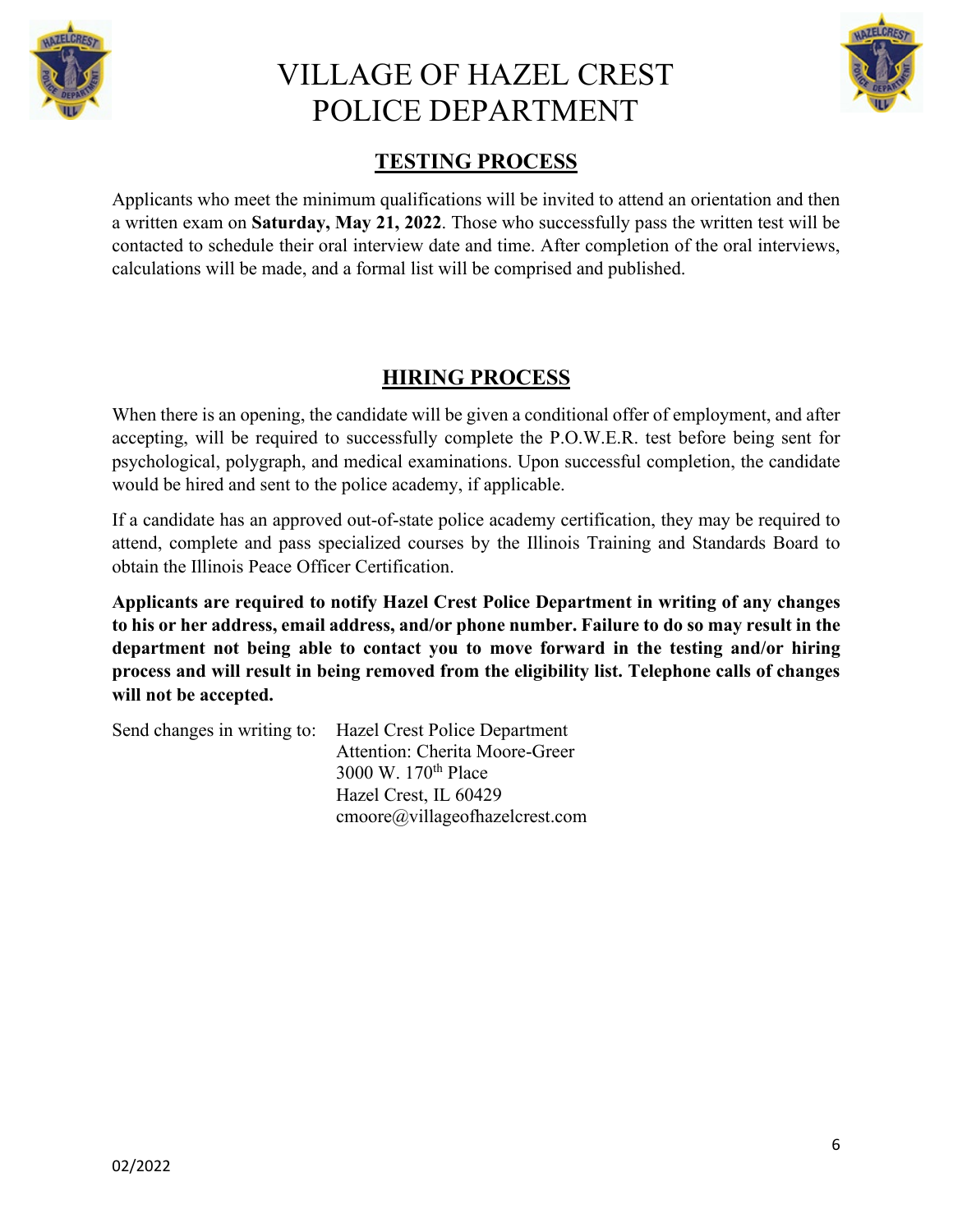



### **ARTICLE XVIII (18.5) RESIDENCY**

Within six (6) months after the completion of the probationary period, all employees must reside within the following residency zone: Roosevelt Road (to the north), Illinois/Indiana boarder (to the east), Illinois equivalent of Indiana 14 (to the south), and Illinois Route 47 (to the west).

For purposes of this residency requirement, residency means establishing a permanent address. That address must be the one at which an employee is registered to vote and receives mail. The address must be the one that appears on the employee's driver's license, car registration and tax forms. Residency requires that an employee actually live at that address, keep his or her personal belongings at that address, and generally spend considerably more of his or her non-work time at that address than at any other address.